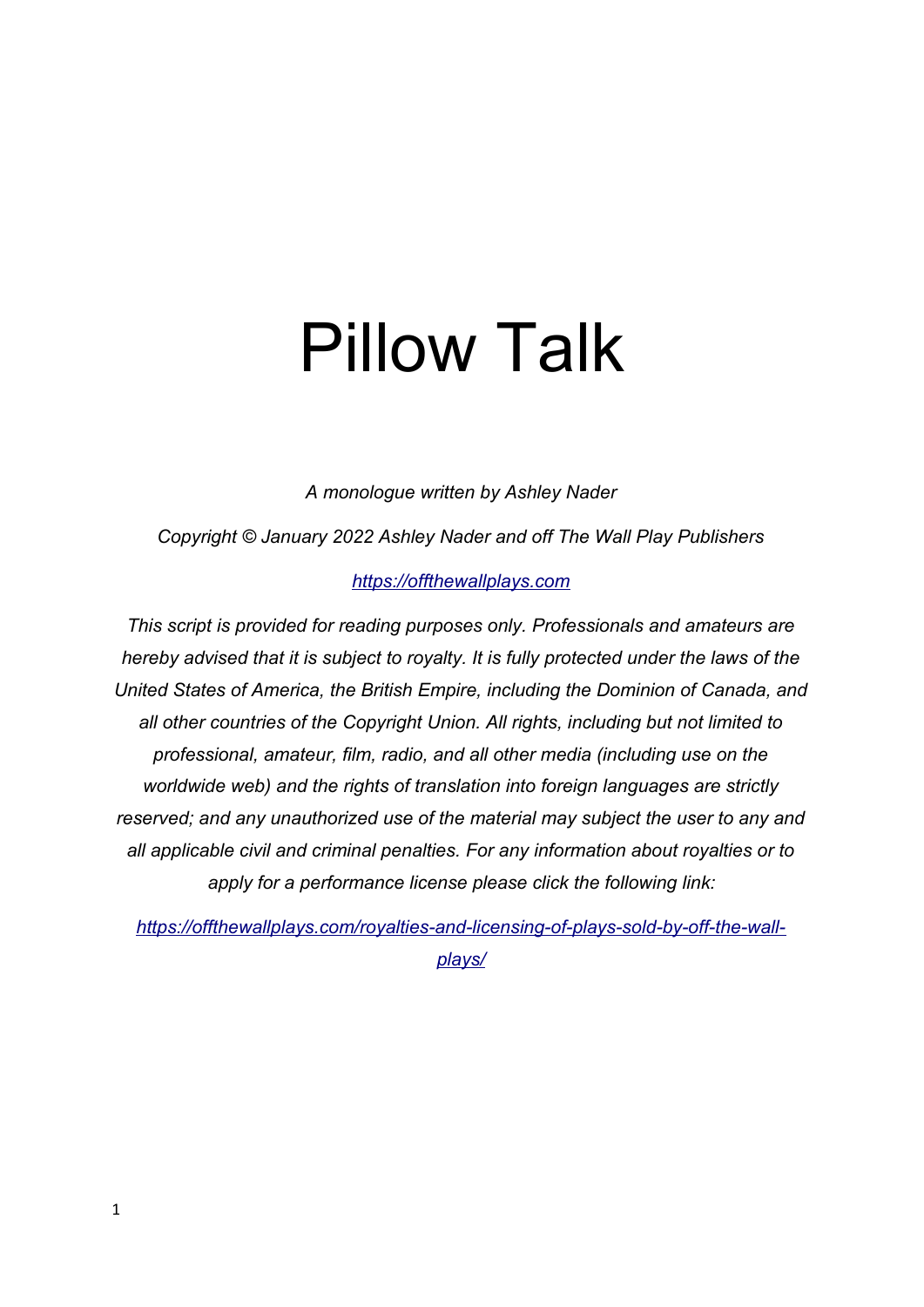## Pillow Talk

*A monologue written by Ashley Nader*

*The cast can be 1 or 2 females Requirements 1 x pillow*

*The monologue can be split between two females. Where a younger girl can portray the memories or the child upto the age of 22. From the age of 22 the second older female can then portray the rest of the memories leading upto the present)*

A lot of children become attached to their pacifiers, baby blankets and even breast feeding. My mom said for me it was my pillow. This one *(in her hand)* in fact. The pillowcase may have changed over the years but the stuffing inside remains the same.

This pillow holds so many memories for me… it was given to me by my father who got it from his father. My mom said I would carry it everywhere with me. I couldn't say the word "pillow", it would come out as "po" so it became my "po po". My father told me, *"No matter what happens in life – the good, the bad and ugly – the one thing that will never leave you is your po po"*.

When I was a little girl it would go everywhere with me. Back then the pillowcase was bright pink to match my Barbie posters, and my mom even sewed pink flowers and Barbie patches onto it. At the dinner table I would use po po as a cushion to give me extra height so I could see over the table. When I got taller it would stay on my lap, but it was always with me.

I wasn't very popular at school; I was the ugly duckling with braces and thick glasses with coke bottle lenses. Po po became my best friend. I would get home, give it a big hug and tell it about my day.

When I was eight years old my dad passed away, a heart attack at the dinner table; one moment he was there eating, talking, laughing… and the next thing the spoonful of peas flew out of his hand and he fell to the floor. By the time the ambulance arrived it was too late. I remember the odd looks from family members and neighbours as I walked into church for